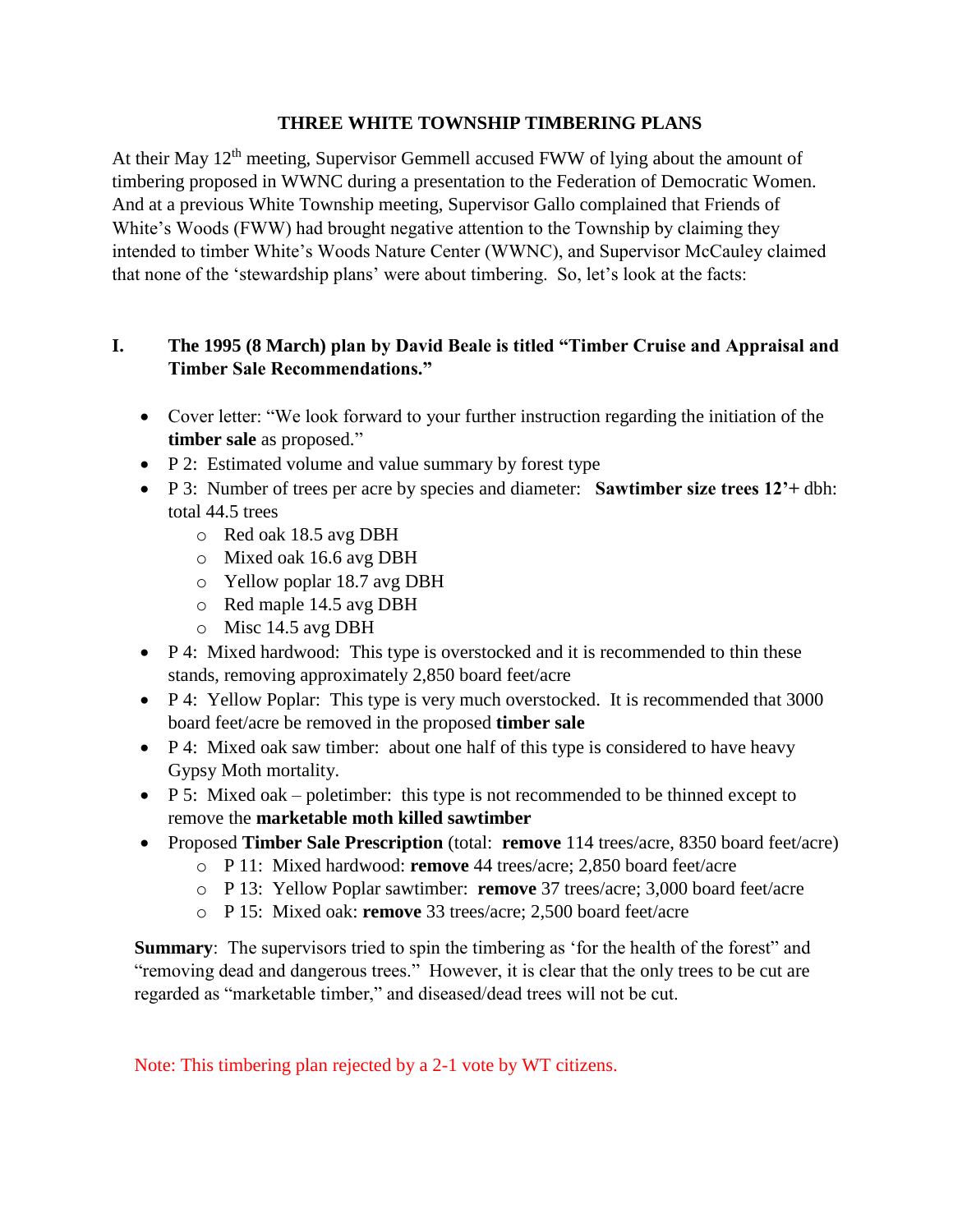### **II. The 2007 (April) plan by David Babyak, "Forest Stewardship and Management Plan," was rejected by DCNR because it recommends removal of 21% of the trees.**

- P 2: Table of Contents: Section III **Timber harvest** schedule; **Revenue projection** and Harvest volume
- P 5: Method of Inventory:" **Timber prices** are based on prices paid for standing timber (stumpage) on a competitive bid basis…"
- P 9: "Sustainable forest management should: Sustain the potential for long-term **economic return** to the landowner."
- P 10: "...selective marking of over mature, mature, dead, and damaged and suppressed or over crowded saw timber and pulpwood trees."
- P 24: **Timber Harvest** Schedule: % of total timber volume for removal: 21%
- P 25: **Revenue** for 10 year cycle: \$166,000

**Summary:** The supervisors tried to spin the timbering as protection from the emerald ash borer, which is not mentioned in the report. The report does place emphasis on health of the forest and maintaining habitat and recreational value; however, this is clearly an attempt at sustainable forestry, i.e. a timber farm.

NOTE: This plan rejected by DCNR because "The plan is not consistent with the Project 70 Land Acquisition and Borrowing Act in that the amount of timber harvesting it calls for is not consistent with the definitions of recreation and conservation in the Act." April 10, 2008 letter, Greg Gove, Director, Bureau of Recreation and Conservation.

# **III. White Township Stewardship Plan prepared by Michael Lawer. Also listed on cover page: DCNR District Service Forester: Chris Fatzinger. Undated.**

- P 13: "In February 2019, a total **timber** volume and **value report …** for the timber standing in Whites Woods was submitted to the supervisors…
- P 19: **Select Timber Harvest "**Grade timber was assessed and valued at a minimum of 12.5 inches at diameter of breast height (DBH), or 4.5 feet and up to a minimum 10-inch top. Pulp and firewood materials were assessed and valued starting at a 10 inch DBH and down to a minimum 4 inch top. Wood products were individually assessed and valued based on species, quality and merchantability. The grading system used determined each individual tree into log specific log length sections and assessed individually for quality and then valued."
- P 20-21: Timber Sale Projections: Total standing value: \$61,329.00; net revenue: \$39,965.44: consultant cost: \$15,300.
- P 23: Management Recommendations… White's Woods #2 **Sustainable objective timber harvest**
- P 27: Recommended Schedule: Summer/Fall 2021: WW tract 1 **Removal of selective timber**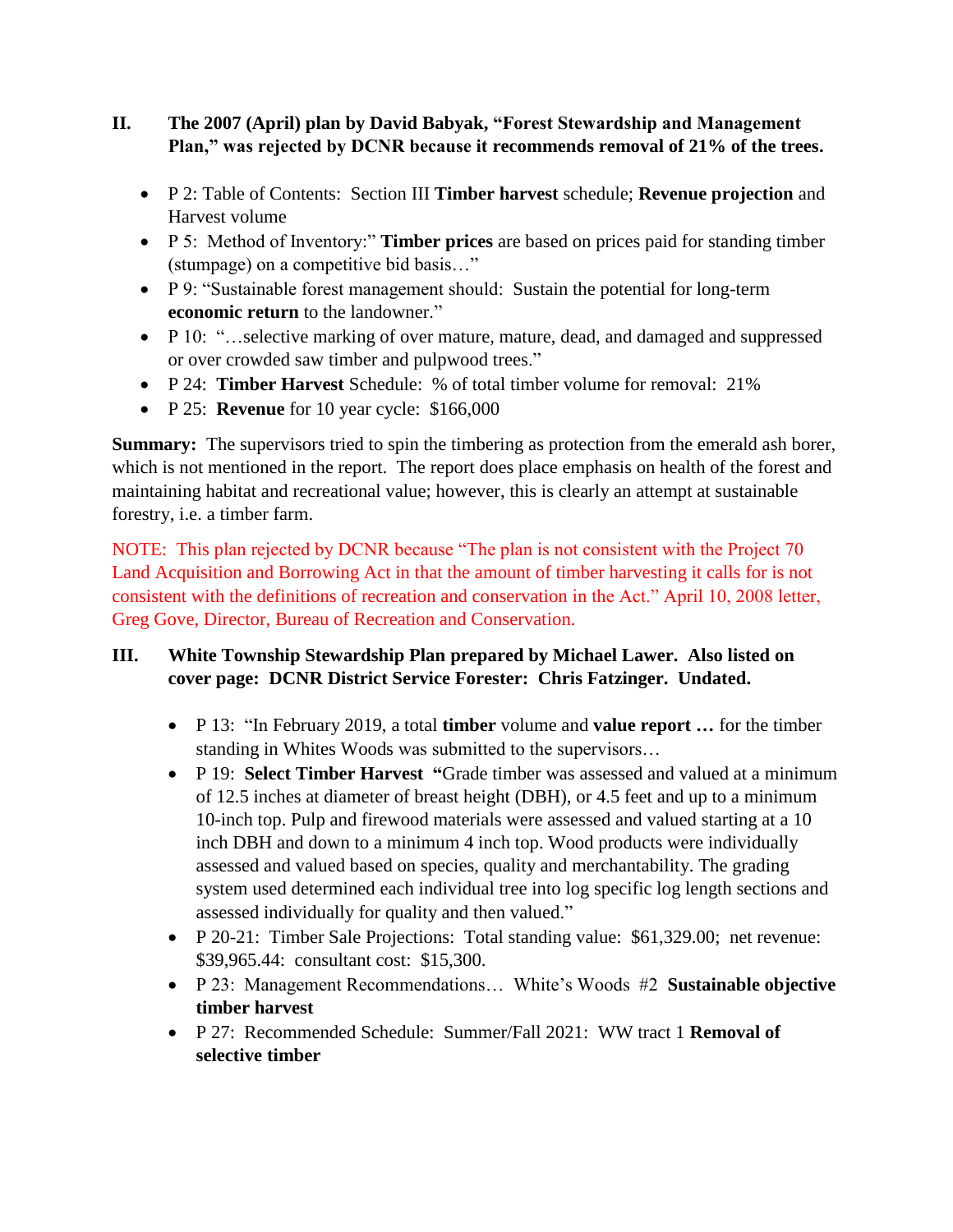# **IV. The 2020 "stewardship plan" was developed over a multi-year period and consists of four documents as follows:**

- A. White Township, Sustainable Forest Management Overview, undated
	- October 2018: Preliminary assessment report prepared and submitted.
	- February 2019: "…a **total timber volume and value report** for the standing timber in White's Woods was submitted to the supervisors
	- May 2019: "Michael Lawer...(?) Chris Fatzinger to discuss the proposed land management plan and the Sustainable Forestry Initiative Program."
	- March 2020: "...Millstone' consulting scope of service were approved for 50 acres of Whites Woods…"
		- o Millstone has begun to **mark, scale and tally trees**…"
- B. White Township Parks Project: Preliminary Assessment (hand-marked revised 12-13-18)
	- White's Woods: 228.9 acres
		- o Sustainable Objective **Timber Harvest**
		- o On site amphitheatre constructed of and **paid for by trees harvested in White's Woods**
		- o Old benches and sign posts and benches can be replaced using **lumber** from the **sale** within the park
- C. White's Woods **Timber Valuation** (hand-dated 2/13/19)
	- P 1: Table 1: Timber **valuation** prior to cut/skid/haul and roadwork deductions. Volume: 5,509,901 (no units; may mean board feet); Total: \$2,529,536.05
	- P 2: "This would involve **taking about half** of said volume."
	- $\bullet$  P 2: "Table 2 shows the approximate volume to be harvested through the multiple first harvests and the possibly current day **revenue** that would be generated. …include the deductions of approximate road work cost, cut, skid and haul." Volume: 2,754951; Total: \$727,552.68
	- The volume in table two is, in fact, **50%** of the volume of table one (see statement above).
- D. Exhibit "B" Whites Woods Tract  $#1 50$  Acres (hand written: approved  $3/11/20$ )
	- Consulting Services costs

**Summary: As with the previous two plans (1995 and 2007-08), health of the forest is a stated goal, but the repeated quotation of timber valuation reveals the true purpose of the plan. In addition to the higher timbering goal, this plan is also problematic because the incompleteness of the plan (as pointed out in the DCNR Bureau of Forestry technical review, March 23, 2021) and the unscientific, unsupported methods for forest management proposed.**